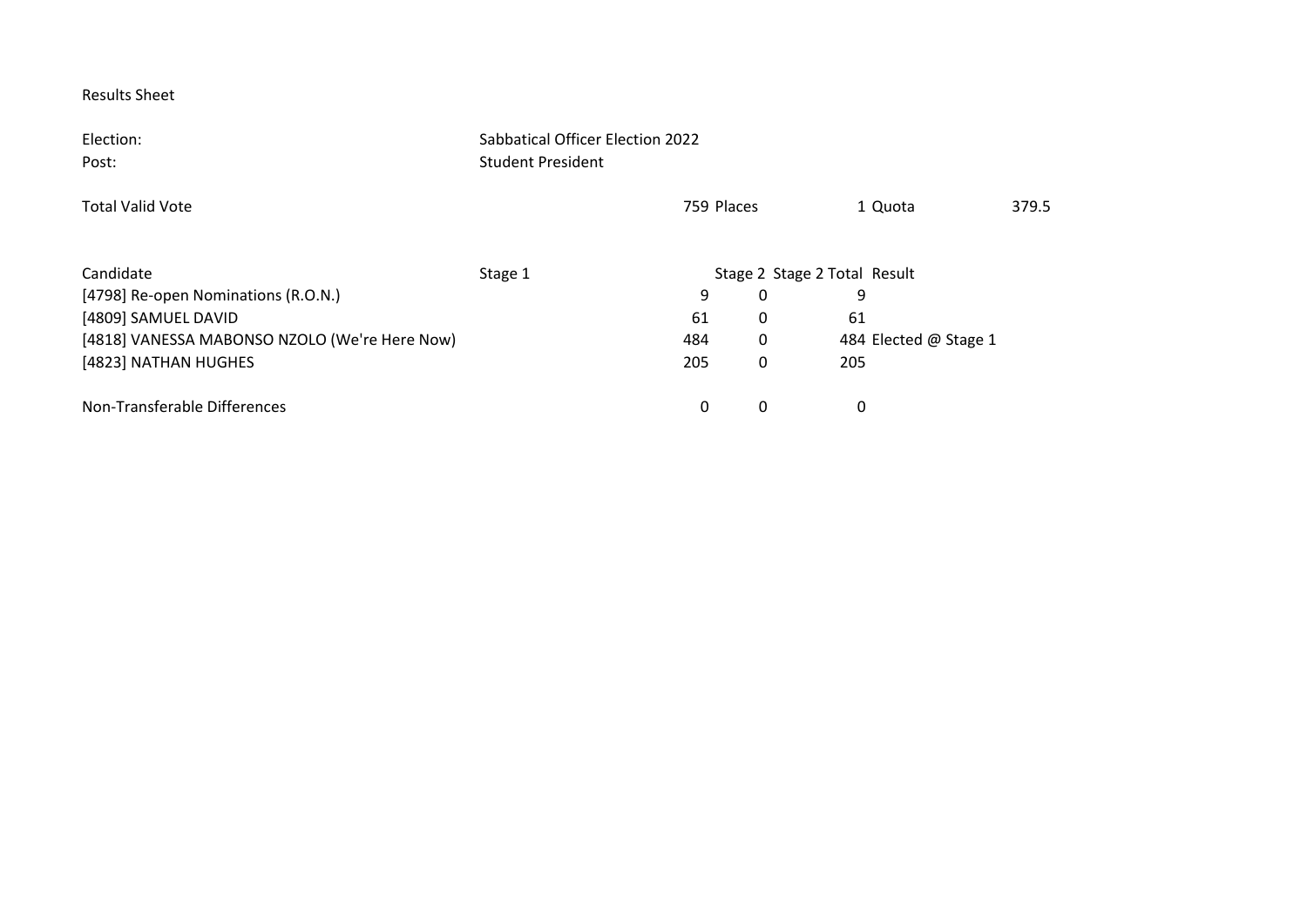| Election:                           | Sabbatical Officer Election 2022     |            |                              |                       |       |  |  |
|-------------------------------------|--------------------------------------|------------|------------------------------|-----------------------|-------|--|--|
| Post:                               | <b>Vice President for Activities</b> |            |                              |                       |       |  |  |
| Total Valid Vote                    |                                      | 677 Places |                              | 1 Quota               | 338.5 |  |  |
| Candidate                           | Stage 1                              |            | Stage 2 Stage 2 Total Result |                       |       |  |  |
| [4802] Re-open Nominations (R.O.N.) |                                      | 35         | 0                            | 35                    |       |  |  |
| [4821] ADAM LAMBERT                 |                                      | 642        | 0                            | 642 Elected @ Stage 1 |       |  |  |
| Non-Transferable Differences        |                                      | 0          | 0                            | 0                     |       |  |  |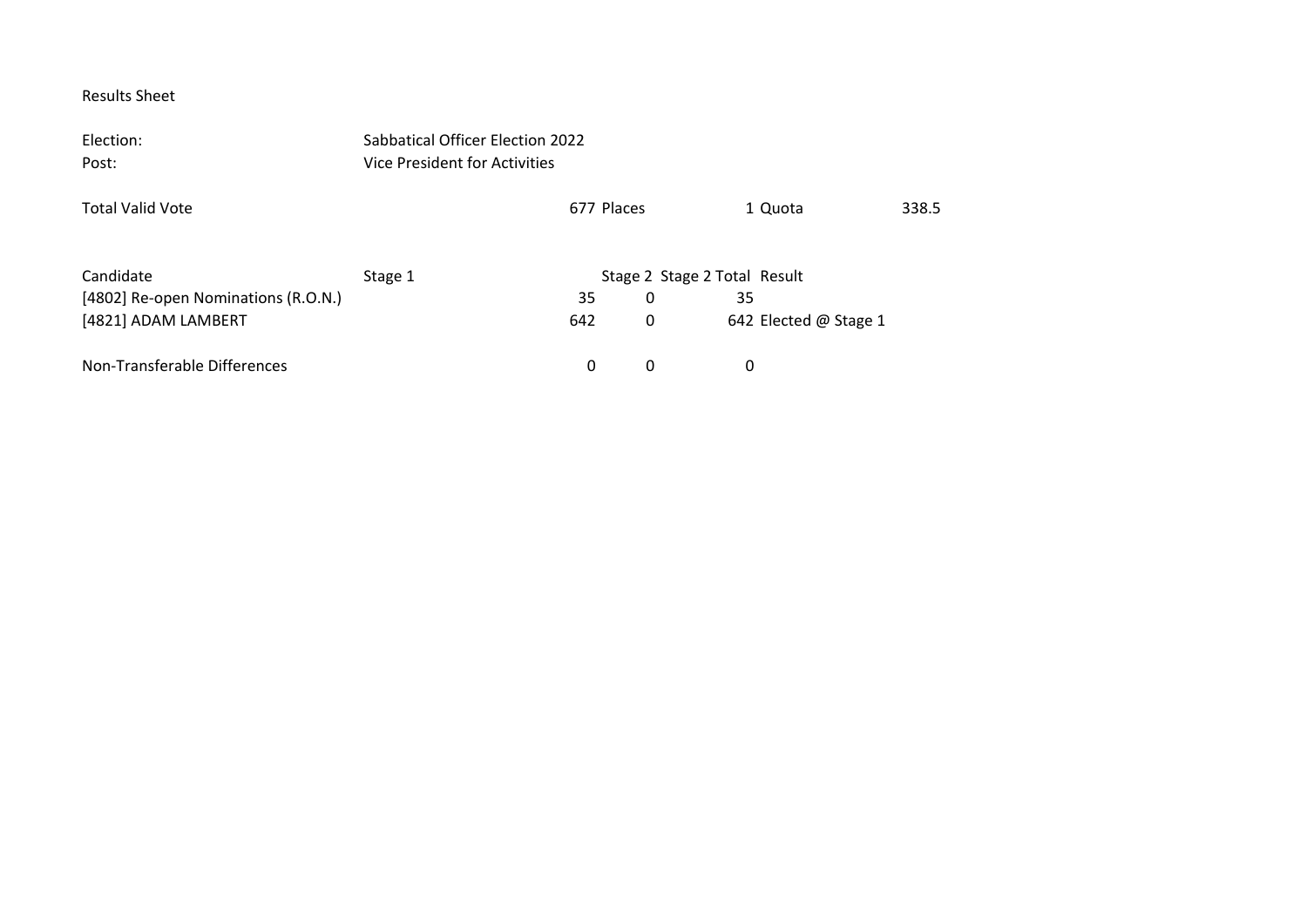| Election:<br>Post:                             | Sabbatical Officer Election 2022<br>Vice President for Communities |                              |                   |                       |       |
|------------------------------------------------|--------------------------------------------------------------------|------------------------------|-------------------|-----------------------|-------|
| <b>Total Valid Vote</b>                        |                                                                    | 761 Places                   |                   | 1 Quota               | 380.5 |
| Candidate                                      | Stage 1                                                            | Stage 2 Stage 2 Total Result |                   |                       |       |
| [4800] Re-open Nominations (R.O.N.)            |                                                                    | 9                            | 9<br>$\mathbf{0}$ |                       |       |
| [4820] CAMILO TORRES BARRAGÃN (We're Here Now) | 398                                                                |                              | 0                 | 398 Elected @ Stage 1 |       |
| [4828] GABRIEL BRAME                           | 354                                                                |                              | 0<br>354          |                       |       |
| Non-Transferable Differences                   |                                                                    | 0                            | 0<br>0            |                       |       |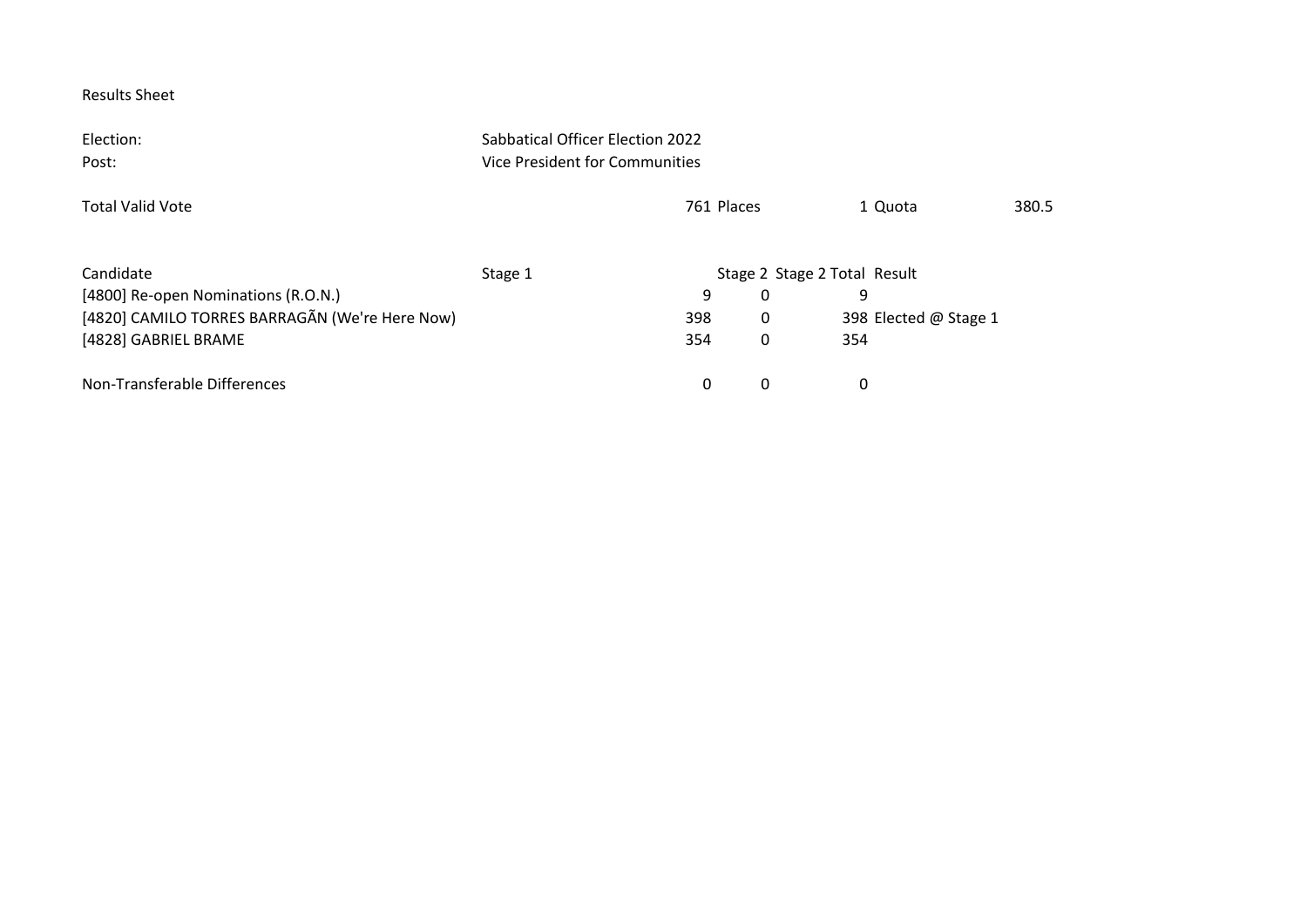Election: Sabbatical Officer Election 2022 Post: ViceVice President for Education Total Validd Vote 1 Quota 1 Quota 453 Candidate **Stage 1** Stage 1 Candidate Stage 2 Stage 2 Total Result [4799] Re-open Nominations (R.O.N.) 7 0 7 7 [4804] DR BANITYA MOHAN TRIPURA 89 0 89 [4806] AKUA SERWAA AGYEMAN (We're Here Now!) 519 519 0 519 Elected @ Stage 1 [4815] SAMUEL AKOTO 219 0 219 [4819] SHREEYA BIDKAR 72 0 72 Non‐Transferable Differences 0 0 0